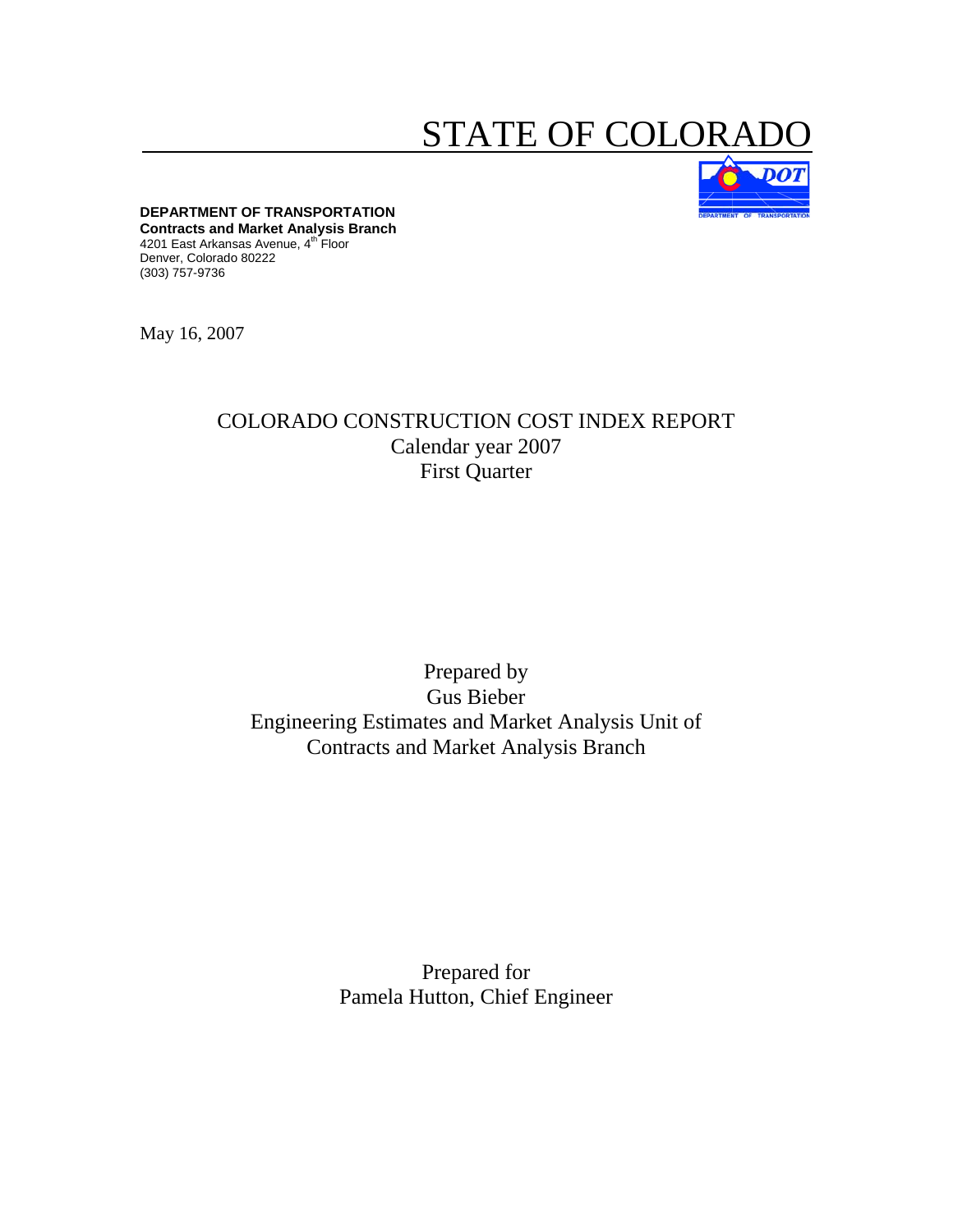# STATE OF COLORA



#### **DEPARTMENT OF TRANSPORTATION Contracts and Market Analysis Branch**  4201 East Arkansas Avenue, 4th Floor

Denver, Colorado 80222 (303) 757-9736

#### SUMMARY

## CONSTRUCTION COST INDEX FOR SELECTED HIGHWAY CONSTRUCTION ITEMS

# 1st QUARTER ENDING March 31, 2007

NOTE: All information shown in this publication was assembled using 1987 as the base year.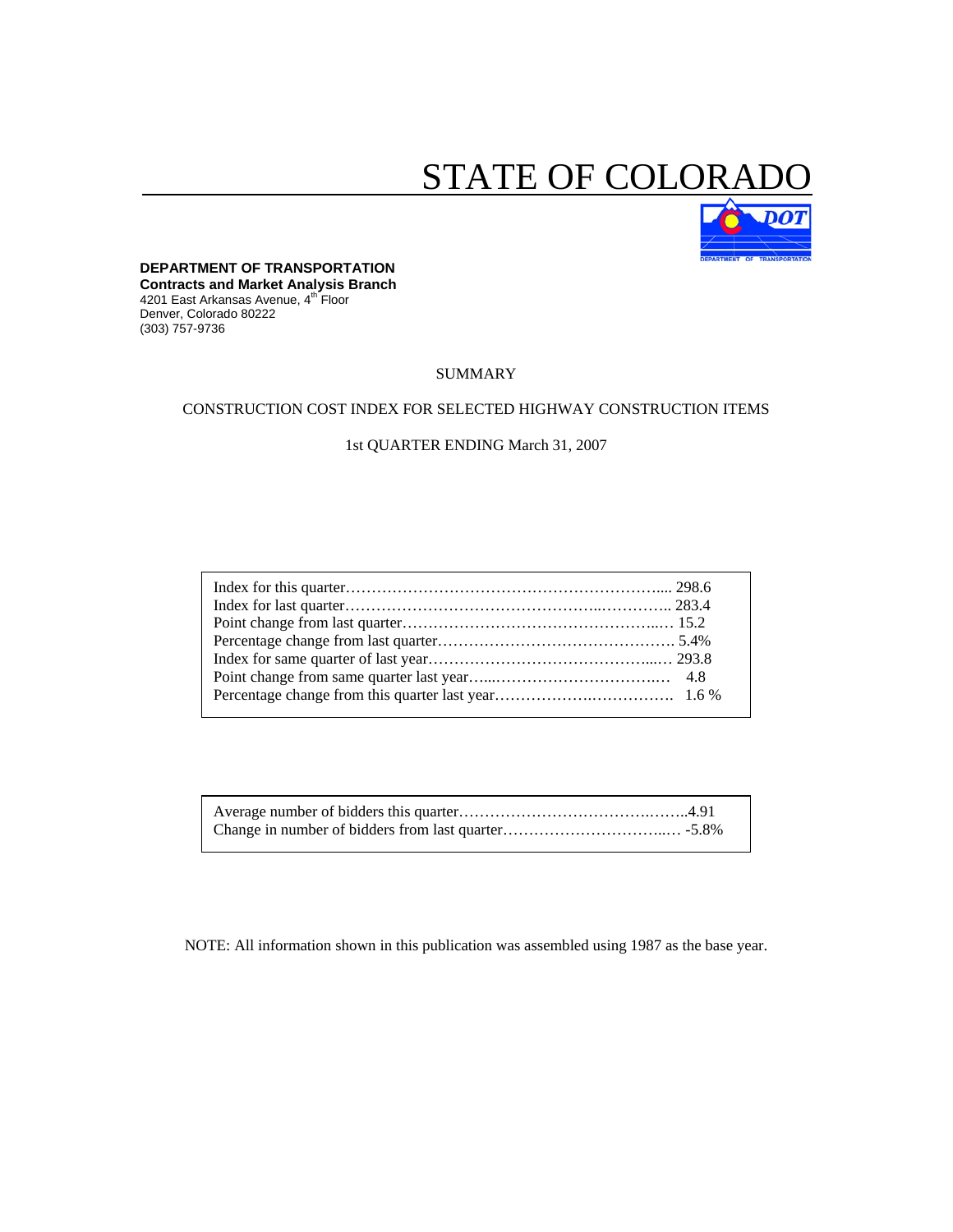# *Summary Report for all the projects awarded betwee 1/1/2007 3/31/2007 And*

| <b>Project Amount</b>            | <b>No. of Projects</b> | <b>No. of Bidders</b> | <b>Total Contract Amt. Avg. # of Bids</b> |     |  |  |
|----------------------------------|------------------------|-----------------------|-------------------------------------------|-----|--|--|
| \$0.00 to \$49,999.99            | 0                      |                       |                                           |     |  |  |
| \$50,000.00 to \$99,999.99       | 0                      |                       |                                           |     |  |  |
| \$100,000.00 to \$249,999.99     | 5                      | 27                    | \$885,708.98                              | 5.4 |  |  |
| \$250,000.00 to \$499,999.99     | 7                      | 36                    | \$2,610,119.42                            | 5.1 |  |  |
| \$500,000.00 to \$999,999.99     | 3                      | 15                    | \$2,002,262.05                            | 5.0 |  |  |
| 1,000,000.00 to \$2,499,999.99   | 9                      | 49                    | \$16,487,910.30                           | 5.4 |  |  |
| 2,500,000.00 to \$4,999,999.99   | 13                     | 62                    | \$42,988,657.48                           | 4.8 |  |  |
| 5,000,000.00 to \$9,999,999.99   | 7                      | 27                    | \$48,647,226.16                           | 3.9 |  |  |
| 10,000,000.00 to \$19,999,999.99 | 0                      |                       |                                           |     |  |  |
| 20,000,000.00 to \$49,499,999.99 | 0                      |                       |                                           |     |  |  |
| 50,000,000.00 or Greater         | 0                      |                       |                                           |     |  |  |
| Total                            | 44                     | 216                   | \$113,621,884.39                          |     |  |  |

**The number of bidders on all projects awards during this period averaged 4.91 bidders per contract. Average cost per project is \$1,940,411.69 (avg. cci 1994=118.8 / avg. cci 1998 =158.1) in 1994 dollars.**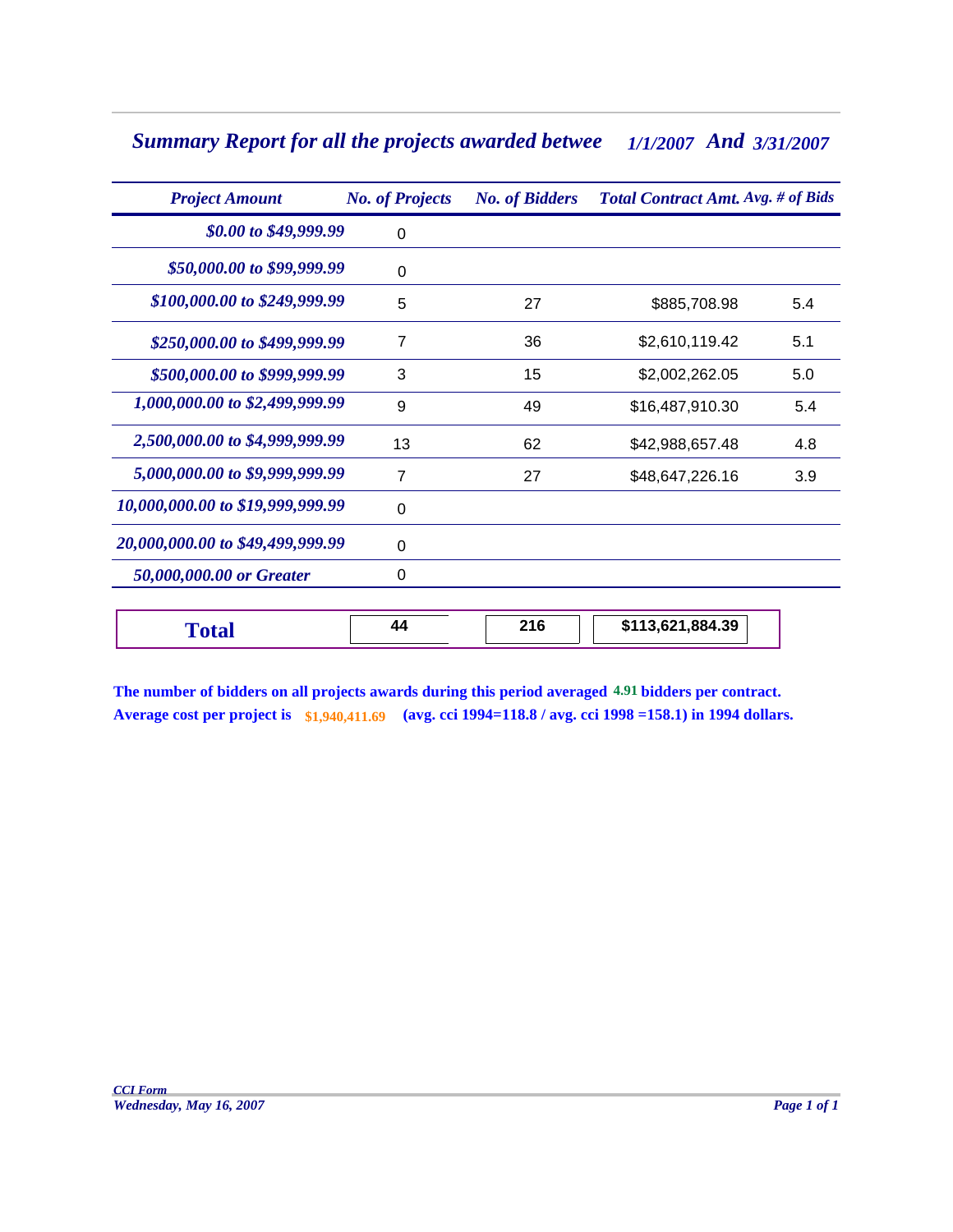| <b>ITEM CODE</b>                                                                                                                                      | # OF ITEM | <b>QUANTITY</b>              | <b>PRICE</b>                  | <b>UNIT PRICE</b> | <b>INDEX</b> |  |  |  |  |  |
|-------------------------------------------------------------------------------------------------------------------------------------------------------|-----------|------------------------------|-------------------------------|-------------------|--------------|--|--|--|--|--|
| 203-00000 To 203-00060<br>203-00062 To 203-00210<br>203-00400 To 203-00500                                                                            | 22        | English (CY)<br>49,744.00    | \$481,281.45                  | \$9.68            |              |  |  |  |  |  |
| 203-01020 To 203-01030<br>209-00000 To 209-00050                                                                                                      | $\bf{0}$  | Metric (CM)<br>0.00          | \$0.00                        | \$0.00            |              |  |  |  |  |  |
| <b>UNCLASSIFIED EXCAV (CIP)</b>                                                                                                                       | 22        | 49,744.00 <sup>CY</sup>      | \$481,281.45                  | \$9.68            | 391.6        |  |  |  |  |  |
| 403-01000,<br>403-00720,<br>403-01010,<br>403-02000,<br>403-09121 To 403-09500                                                                        | 109       | English (TON)<br>926,500.74  | \$58,896,817.57               | \$63.57           |              |  |  |  |  |  |
| 403-31300 To 403 36447<br>403-91401 To 403-95353<br>411-03100 To 411-03355<br>411-10010 To 411-90010 (Gal/Lit)<br>Gallon & Liter are converted to Ton | $\bf{0}$  | Metric (MT)<br>0.00          | \$0.00                        | \$0.00            |              |  |  |  |  |  |
| <b>HOT MIX ASPHALT (H A)</b>                                                                                                                          | 109       | 926,500.74 T                 | \$58,896,817.57               | \$63.57           | 274.9        |  |  |  |  |  |
| 412-00000 To 412-00050                                                                                                                                | 8         | English (SY)<br>94,052.79    | \$5,096,040.75                | \$54.18           |              |  |  |  |  |  |
| 412-00700 To 412-01352<br>412-03000 To 412-03000                                                                                                      | $\bf{0}$  | Metric (SM)<br>0.00          | \$0.00                        | \$0.00            |              |  |  |  |  |  |
| <b>CONCRETE PAVEMENT (9")</b>                                                                                                                         | 8         | 94,052.79 <sup>SY</sup>      | \$54.18                       | 405.6             |              |  |  |  |  |  |
|                                                                                                                                                       |           | <b>SURFACING TOTAL INDEX</b> |                               |                   |              |  |  |  |  |  |
| 509-00000 To 509-00000                                                                                                                                | 1         | English (LB)<br>4,416.00     | \$7,728.00                    | \$1.75            |              |  |  |  |  |  |
|                                                                                                                                                       | $\bf{0}$  | Metric (KG)<br>0.00          | \$0.00                        | \$0.00            |              |  |  |  |  |  |
| <b>STRUCTURAL STEEL</b>                                                                                                                               | 1         | 4,416.00LB                   | \$7,728.00                    | \$1.75            | 205.1        |  |  |  |  |  |
| 601-01022 To 601-01022                                                                                                                                | 13        | English (CY)<br>796.20       | \$449,603.95                  | \$564.69          |              |  |  |  |  |  |
| 601-01030 To 601-01060<br>601-03030 To 601-05064                                                                                                      | $\bf{0}$  | Metric (CM)<br>0.00          | \$0.00                        | \$0.00            |              |  |  |  |  |  |
| <b>STRUCTURAL CONCRETE</b>                                                                                                                            | 13        | 796.20 <sup>CY</sup>         | \$449,603.95                  | \$564.69          | 259.9        |  |  |  |  |  |
| 602-00000 To 602-00000                                                                                                                                | 11        | English (LB)<br>104,557.00   | \$147,139.37                  | \$1.41            |              |  |  |  |  |  |
| 602-00020 To 602-00020                                                                                                                                | $\bf{0}$  | Metric (KG)<br>0.00          | \$0.00                        | \$0.00            |              |  |  |  |  |  |
| <b>REINFORCING STEEL</b>                                                                                                                              | 11        | 104,557.00LB                 | \$147,139.37                  | \$1.41            | 343.2        |  |  |  |  |  |
|                                                                                                                                                       |           |                              | <b>STRUCTURAL TOTAL INDEX</b> |                   | 264.8        |  |  |  |  |  |
| <b>COMPOSITE INDEX = 298.6</b>                                                                                                                        |           |                              |                               |                   |              |  |  |  |  |  |

# **CCI ITEMS USED FROM TO 1/1/2007 3/31/2007**

**Sum of the 6 categories cost = \$65,078,611.09**

**HBP Unit Price per CY = \$125.87 Concrete Pavement Unit Price per CY = \$216.73**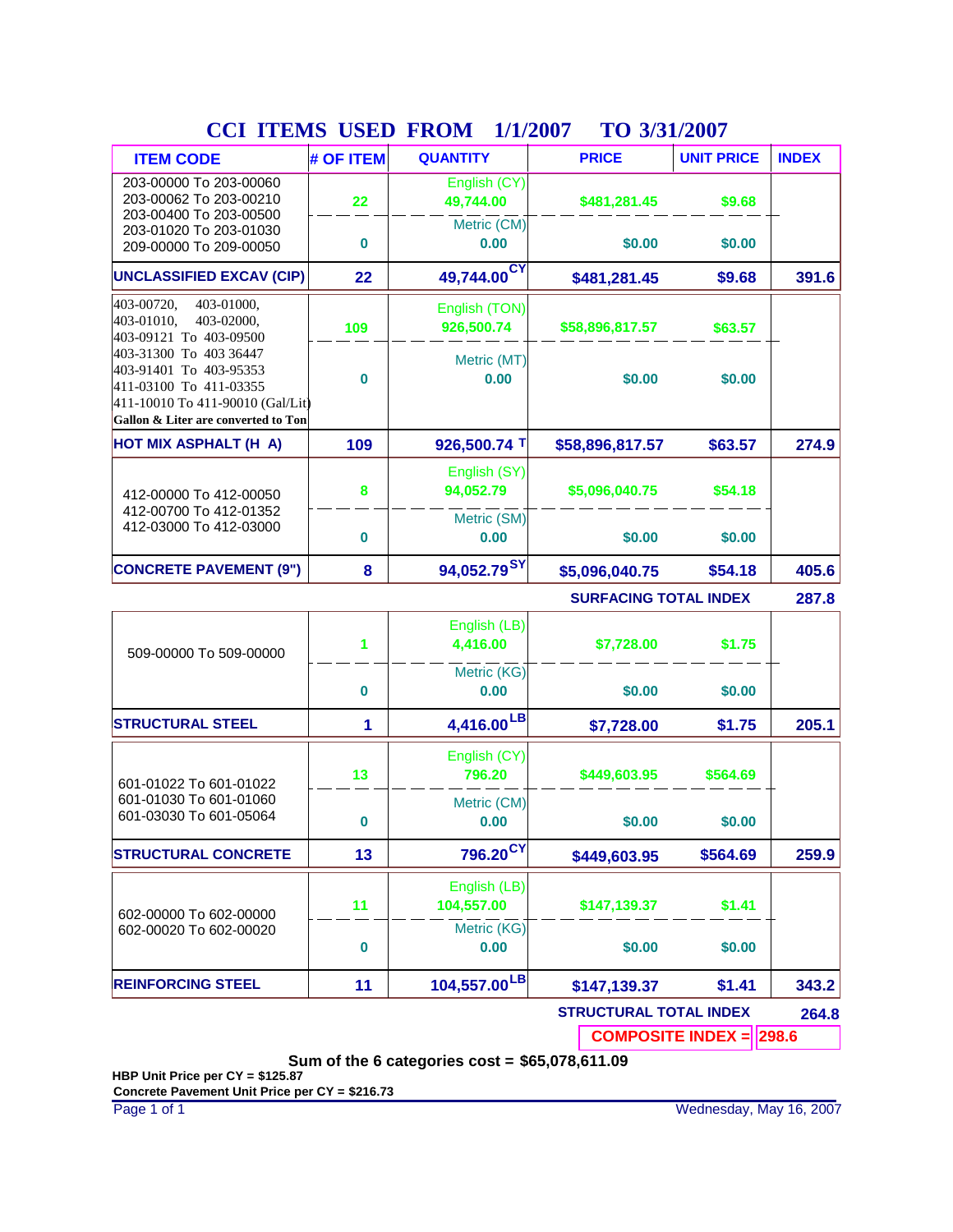

# **Colorado Highway Construction Cost Index Graph and Tabulations (1987 Base Year)**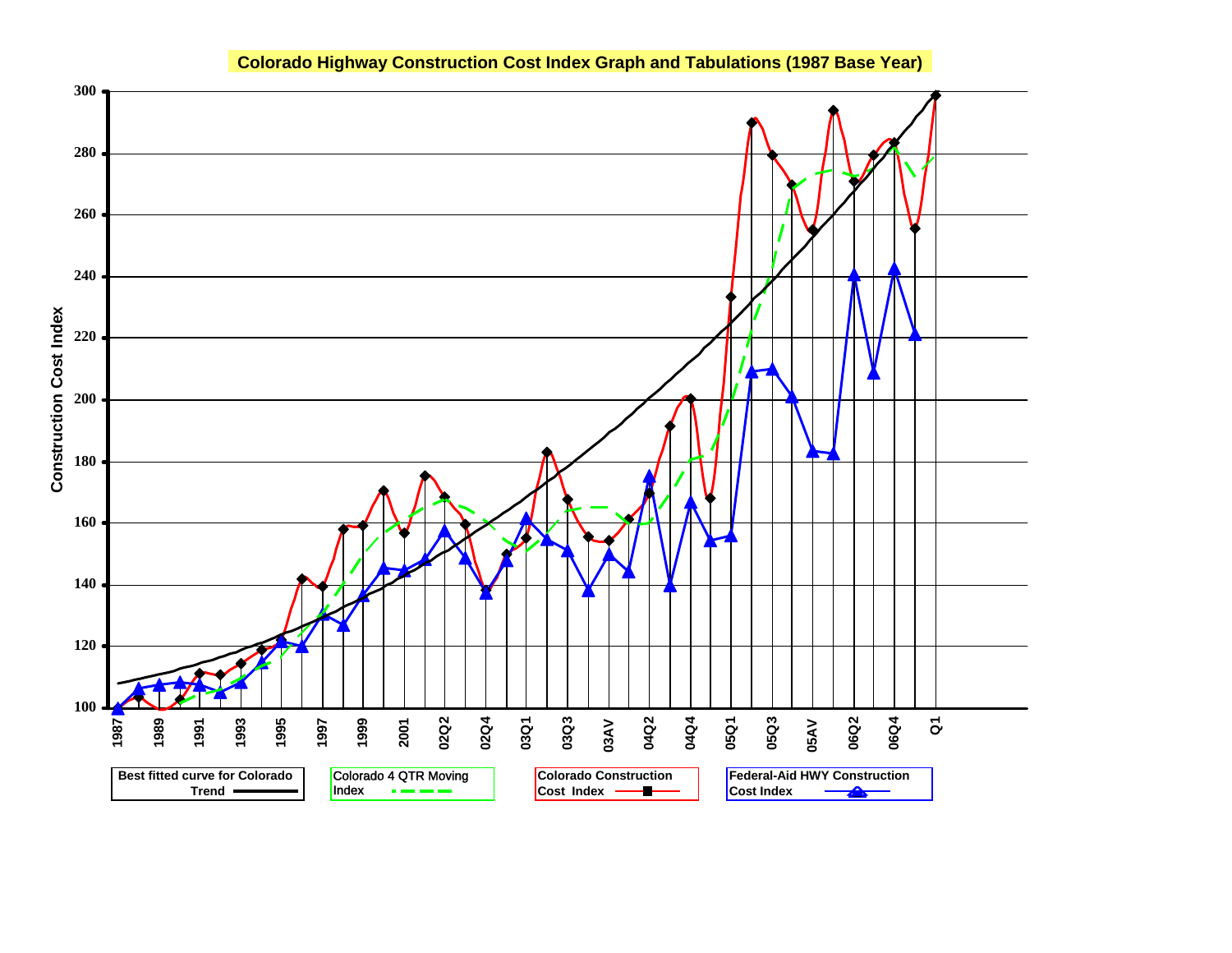|                                                      |      |                  |       | <b>Colorado Highway Construction Cost Index Graph and Tabulations (1987 Base Year)</b> |       |                          |       |                  |                            |       |                          |       |                         |                 |              |                             |
|------------------------------------------------------|------|------------------|-------|----------------------------------------------------------------------------------------|-------|--------------------------|-------|------------------|----------------------------|-------|--------------------------|-------|-------------------------|-----------------|--------------|-----------------------------|
| <b>YEAR</b>                                          | QTR. | <b>Earthwork</b> |       | Asph. Pavement                                                                         |       | <b>Concrete Pavement</b> |       | <b>Surfacing</b> | <b>Structural Concrete</b> |       | <b>Reinforcing Steel</b> |       | <b>Structural Steel</b> |                 |              | <b>Structural Composite</b> |
|                                                      |      | <b>Bid Price</b> | Index | <b>Bid Price</b>                                                                       | Index | <b>Bid Price</b>         | Index | <b>Index</b>     | <b>Bid Price</b>           | Index | <b>Bid Price</b>         | Index | <b>Bid Price</b>        | Index           | <u>Index</u> | <b>Index</b>                |
| 1987                                                 | 1987 | \$2.47           | 100.0 | \$23.17                                                                                | 100.0 | \$13.36                  | 100.C | 100.0            | \$217.32                   | 100.0 | \$0.41                   | 100.0 | \$0.85                  | 100.0           | 100.0        | 100.0                       |
| 1988                                                 | 1988 | \$2.92           | 118.  | \$23.88                                                                                | 103.0 | \$13.84                  | 103.6 | 103.1            | \$195.02                   | 89.7  | \$0.45                   | 110.7 | \$0.89                  | 104.1           | 96.7         | 103.7                       |
| 1989                                                 | 1989 | \$2.57           | 103.  | \$23.67                                                                                | 102.  | \$11.65                  | 87.2  | 100.6            | \$199.41                   | 91.8  | \$0.40                   | 97.8  | \$0.88                  | 103.5           | 95.3         | 99.6                        |
| 1990                                                 | 1990 | \$2.78           | 112.  | \$23.98                                                                                | 103.5 | \$15.09                  | 113.0 | 104.5            | \$190.86                   | 87.8  | \$0.37                   | 90.8  | \$0.99                  | 116.0           | 94.1         | 102.7                       |
| 1991                                                 | 1991 | \$3.31           | 133.  | \$26.25                                                                                | 113.3 | \$16.03                  | 120.0 | 114.0            | \$195.43                   | 89.9  | \$0.38                   | 93.7  | \$0.89                  | 104.4           | 93.5         | 111.2                       |
| 1992                                                 | 1992 | \$2.77           | 112.  | \$26.20                                                                                | 113.7 | \$23.82                  | 178.3 | 119.8            | \$216.87                   | 99.8  | \$0.36                   | 87.9  | \$0.71                  | 82.8            | 94.0         | 110.7                       |
| 1993                                                 | 1993 | \$3.25           | 131.  | \$27.74                                                                                | 119.7 | \$16.75                  | 125.4 | 121.3            | \$212.43                   | 97.7  | \$0.37                   | 90.7  | \$0.79                  | 93.C            | 95.3         | 114.7                       |
| 1994                                                 | 1994 | \$3.56           | 144.  | \$28.40                                                                                | 122.6 | \$18.78                  | 140.6 | 124.4            | \$219.94                   | 101.2 | \$0.37                   | 89.7  | \$0.67                  | 78.8            | 94.4         | 118.8                       |
| 1995                                                 | 1995 | \$3.41           | 138.  | \$30.25                                                                                | 130.5 | \$17.82                  | 133.4 | 130.8            | \$211.29                   | 97.2  | \$0.39                   | 94.0  | \$0.90                  | 105.5           | 98.3         | 122.3                       |
| 1996                                                 | 1996 | \$4.46           | 180.  | \$32.73                                                                                | 141.3 | \$19.22                  | 143.9 | 141.5            | \$265.98                   | 122.4 | \$0.43                   | 105.7 | \$1.09                  | 128.5           | 120.2        | 141.7                       |
| 1997                                                 | 1997 | \$4.24           | 171.7 | \$32.92                                                                                | 142.7 | \$21.39                  | 160.7 | 143.9            | \$246.29                   | 113.3 | \$0.45                   | 110.8 | \$1.01                  | 117.9           | 113.8        | 139.6                       |
| 1998                                                 | 1998 | \$4.89           | 198.  | \$35.72                                                                                | 154.2 | \$26.54                  | 198.7 | 158.7            | \$283.01                   | 130.2 | \$0.50                   | 122.0 | (\$1.00)                | $-1.0$          | 128.2        | 158.1                       |
| 1999                                                 | 1999 | \$4.94           | 199.  | \$35.23                                                                                | 152.0 | \$22.78                  | 170.5 | 153.9            | \$310.56                   | 142.9 | \$0.54                   | 132.0 | \$1.41                  | 165.3           | 145.3        | 159.2                       |
| 2000                                                 | 2000 | \$5.25           | 212.  | \$40.02                                                                                | 173.0 | \$20.56                  | 153.9 | 170.8            | \$346.82                   | 159.6 | \$0.47                   | 115.2 | \$1.18                  | 138.8           | 146.8        | 170.7                       |
| 2001                                                 | 2001 | \$4.19           | 169.  | \$38.67                                                                                | 167.  | \$17.45                  | 130.6 | 163.2            | \$303.22                   | 139.5 | \$0.50                   | 120.9 | \$1.29                  | 151.5           | 138.4        | 156.8                       |
| 2002                                                 | 02Q1 | \$6.25           | 252.  | \$37.53                                                                                | 163.7 | \$31.12                  | 233.0 | 169.3            | \$293.38                   | 135.0 | \$0.53                   | 129.6 | \$0.00                  | 0. <sub>C</sub> | 133.7        | 175.4                       |
| 2002                                                 | 02Q2 | \$5.69           | 230.  | \$39.67                                                                                | 171.5 | \$28.33                  | 212.7 | 175.4            | \$294.41                   | 135.5 | \$0.50                   | 121.3 | \$0.70                  | 82.4            | 121.9        | 168.6                       |
| 2002                                                 | 02Q3 | \$4.42           | 178.  | \$34.98                                                                                | 151.  | \$25.51                  | 190.9 | 155.1            | \$299.12                   | 137.7 | \$0.49                   | 120.5 | \$2.11                  | 247.3           | 156.6        | 159.6                       |
| 2002                                                 | 02Q4 | \$2.31           | 93.   | \$38.71                                                                                | 167.5 | \$21.26                  | 159.2 | 166.2            | \$257.37                   | 118.4 | \$0.49                   | 120.7 | \$0.81                  | 95.0            | 114.1        | 138.1                       |
| 2002                                                 | 02AV | \$3.74           | 151.  | \$37.99                                                                                | 164.7 | \$24.81                  | 185.7 | 166.2            | \$285.35                   | 131.3 | \$0.50                   | 121.3 | \$0.78                  | 91.9            | 121.4        | 150.1                       |
| 2003                                                 | 03Q1 | \$4.23           | 171.  | \$36.48                                                                                | 158.2 | \$24.92                  | 186.6 | 160.4            | \$283.25                   | 130.4 | \$0.57                   | 137.9 | \$0.00                  | 0. <sub>C</sub> | 132.2        | 155.2                       |
| 2003                                                 | 03Q2 | \$10.00          | 404.8 | \$40.35                                                                                | 174.9 | \$43.68                  | 327.0 | 189.9            | \$327.84                   | 150.9 | \$0.62                   | 151.9 | \$0.31                  | 36.3            | 127.8        | 183.2                       |
| 2003                                                 | 03Q3 | \$4.64           | 187.  | \$41.05                                                                                | 177.5 | \$18.89                  | 141.4 | 173.5            | \$336.84                   | 155.0 | \$0.58                   | 140.5 | \$1.05                  | 123.1           | 145.7        | 167.6                       |
| 2003                                                 | 03Q4 | \$3.85           | 155.  | \$40.10                                                                                | 173.5 | \$19.51                  | 146.7 | 170.3            | \$267.39                   | 123.1 | \$0.51                   | 125.0 | \$0.00                  | 0. <sub>C</sub> | 123.5        | 155.7                       |
| 2003                                                 | 03AV | \$4.42           | 178.  | \$38.23                                                                                | 165.7 | \$20.91                  | 156.6 | 164.1            | \$289.44                   | 133.2 | \$0.55                   | 133.4 | \$0.72                  | 84.7            | 123.4        | 154.4                       |
| 2004                                                 | 04Q1 | \$3.94           | 159.  | \$36.03                                                                                | 156.  | \$31.13                  | 233.0 | 163.5            | \$297.69                   | 137.0 | \$0.71                   | 172.4 | \$1.78                  | 208.9           | 158.4        | 161.3                       |
| 2004                                                 | 04Q2 | \$5.84           | 236.  | \$35.97                                                                                | 155.  | \$28.42                  | 212.8 | 161.2            | \$297.92                   | 137.  | \$0.78                   | 190.  | \$1.13                  | 132.9           | 146.5        | 169.6                       |
| 2004                                                 | 04Q3 | \$4.38           | 177   | \$43.33                                                                                | 188.  | \$27.59                  | 206.5 | 189.0            | \$350.71                   | 161.4 | \$0.91                   | 221.3 | \$2.70                  | 316.3           | 204.4        | 191.6                       |
| 2004                                                 | 04Q4 | \$7.39           | 298   | \$41.45                                                                                | 179.  | \$40.01                  | 299.  | 191.3            | \$305.55                   | 140.6 | \$0.74                   | 179.9 | \$0.00                  | 0. <sub>C</sub> | 150.1        | 200.3                       |
| 2004                                                 | 04AV | \$4.60           | 186.  | \$37.43                                                                                | 162.  | \$28.96                  | 216.8 | 167.2            | \$323.50                   | 148.9 | \$0.83                   | 202.7 | \$1.26                  | 147.6           | 159.0        | 168.0                       |
| 2005                                                 | 05Q1 | \$9.43           | 381   | \$41.99                                                                                | 182.  | \$60.10                  | 449.9 | 208.8            | \$443.32                   | 204.0 | \$0.91                   | 222.  | \$1.10                  | 128.9           | 192.2        | 233.3                       |
| 2005                                                 | 05Q2 | \$16.07          | 650   | \$44.19                                                                                | 192.  | \$28.54                  | 213.6 | 193.1            | \$540.39                   | 248.7 | \$0.98                   | 240.0 | \$0.00                  | 0. <sub>C</sub> | 246.6        | 289.8                       |
| 2005                                                 | 05Q3 | \$9.74           | 394   | \$57.71                                                                                | 249.  | \$34.29                  | 256.7 | 249.9            | \$491.90                   | 226.4 | \$0.97                   | 237.  | \$3.50                  | 410.2           | 265.9        | 279.3                       |
| 2005                                                 | 05Q4 | \$12.52          | 506.  | \$52.73                                                                                | 228.  | \$56.18                  | 420.  | 247.4            | \$407.63                   | 187.6 | \$0.81                   | 198.  | \$0.97                  | 113.7           | 174.6        | 269.7                       |
| 2005                                                 | 05AV | \$12.90          | 522.  | \$44.17                                                                                | 191.8 | \$30.69                  | 229.8 | 194.7            | \$508.77                   | 234.1 | \$0.96                   | 232.9 | \$1.01                  | 118.4           | 210.4        | 255.2                       |
| 2006                                                 | 06Q1 | \$11.48          | 464.6 | \$54.99                                                                                | 238.8 | \$47.80                  | 357.8 | 249.7            | \$566.84                   | 260.9 | \$1.22                   | 296.5 | \$0.00                  | 0.0             | 269.5        | 293.8                       |
| 2006                                                 | 06Q2 | \$10.68          | 432   | \$58.85                                                                                | 255.  | \$28.40                  | 212.6 | 249.7            | \$426.20                   | 196.  | \$1.11                   | 271.4 | \$1.93                  | 226.1           | 216.8        | 270.9                       |
| 2006                                                 | 06Q3 | \$7.03           | 284.  | \$74.90                                                                                | 323.  | \$26.79                  | 200.6 | 310.6            | \$439.17                   | 202.1 | \$0.91                   | 222.3 | \$0.00                  | 0.0             | 207.0        | 279.4                       |
| 2006                                                 | 06Q4 | \$6.20           | 251   | \$67.40                                                                                | 291.  | \$45.03                  | 337.  | 295.6            | \$387.04                   | 178.1 | \$0.79                   | 191.9 | \$5.70                  | 667.6           | 280.3        | 283.4                       |
| 2006                                                 | 06AV | \$7.54           | 305.  | \$59.61                                                                                | 258.  | \$33.79                  | 253.0 | 256.8            | \$430.27                   | 198.0 | \$0.92                   | 223.5 | \$2.62                  | 306.9           | 225.1        | 255.5                       |
| 2007                                                 | Q1   | \$9.68           | 391.  | \$63.57                                                                                | 274.9 | \$54.18                  | 405.6 | 287.8            | \$564.69                   | 259.9 | \$1.41                   | 343.2 | \$1.75                  | 205.1           | 264.8        | 298.6                       |
| <b>View Tabular Report</b><br><b>View Annual/Qtr</b> |      |                  |       |                                                                                        |       |                          |       |                  |                            |       |                          |       |                         |                 |              |                             |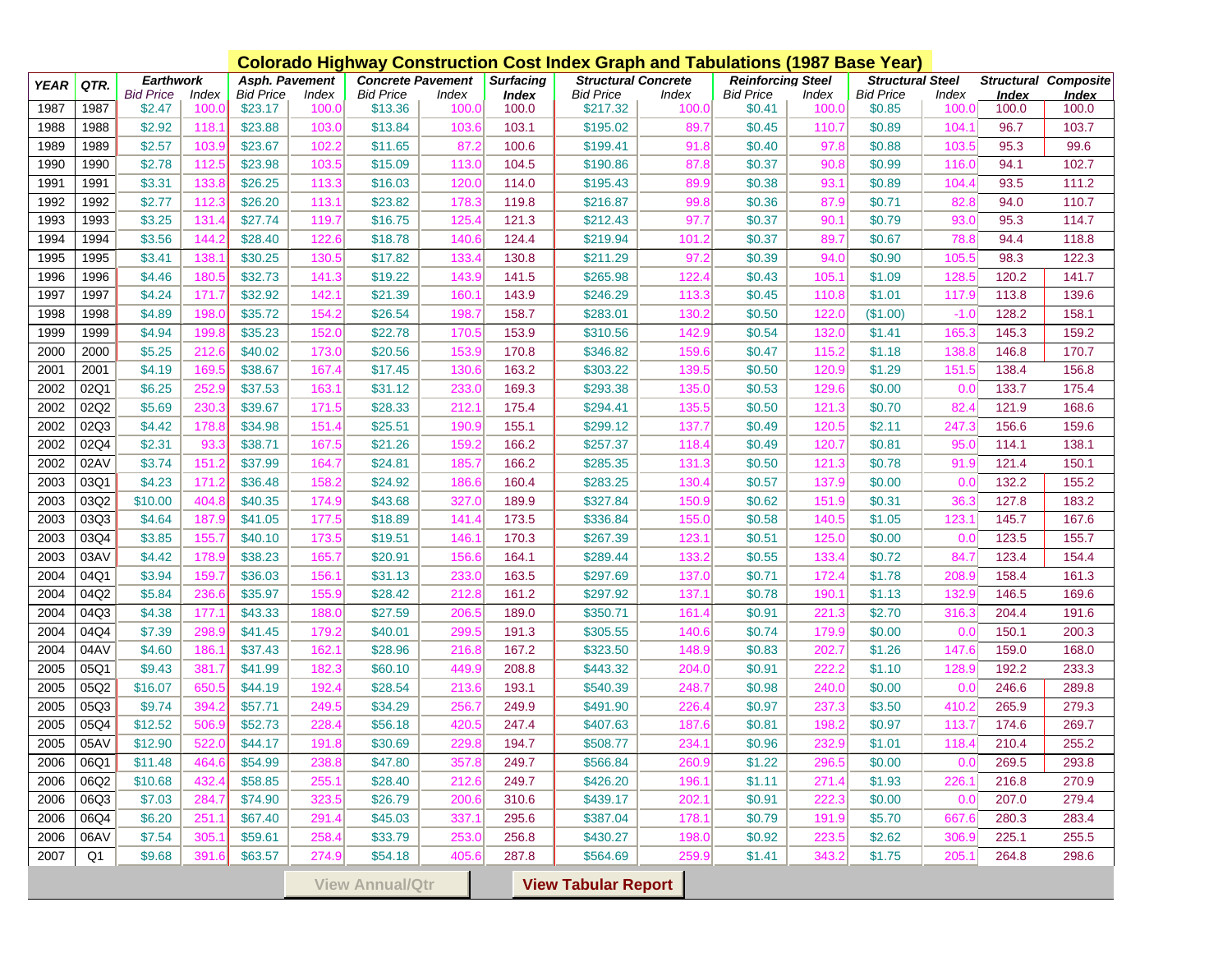